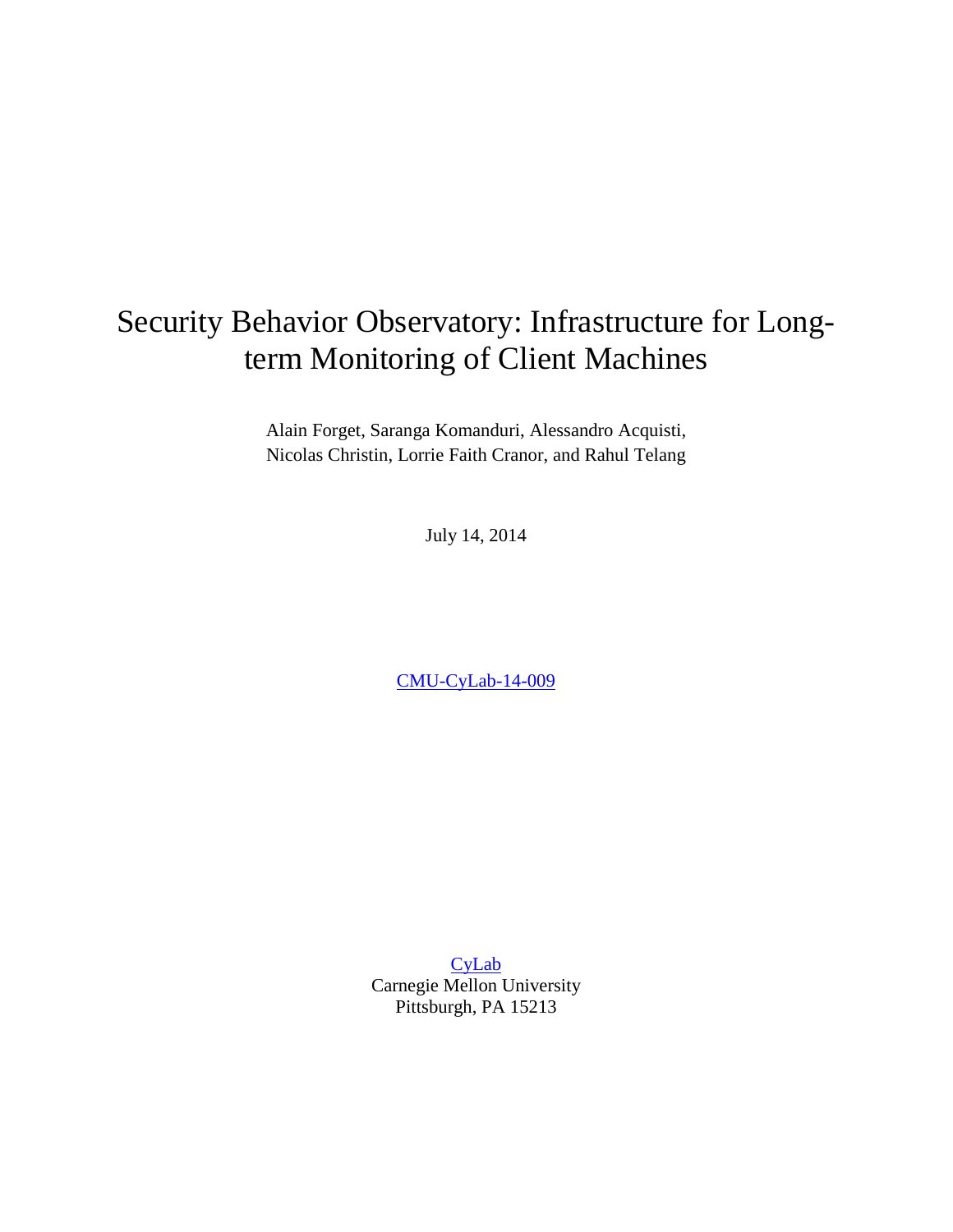# Security Behavior Observatory: Infrastructure for Long-term Monitoring of Client Machines

Alain Forget*<sup>a</sup>* , Saranga Komanduri*<sup>b</sup>* ,

Alessandro Acquisti*<sup>c</sup>* , Nicolas Christin*<sup>d</sup>* , Lorrie Faith Cranor*<sup>e</sup>* , Rahul Telang*<sup>f</sup>*

Carnegie Mellon University

*a* aforget@cmu.edu, *<sup>b</sup>* sarangak@cs.cmu.edu,

*c* acquisti@andrew.cmu.edu, *<sup>d</sup>*nicolasc@cmu.edu, *<sup>e</sup>* lorrie@cmu.edu, *<sup>f</sup>* rtelang@andrew.cmu.edu

*Abstract*—Much of the data researchers usually collect about users' privacy and security behavior comes from short-term studies and focuses on specific, narrow activities. We present a design architecture for the Security Behavior Observatory (SBO), a client-server infrastructure designed to collect a wide array of data on user and computer behavior from a panel of hundreds of participants over several years. The SBO infrastructure had to be carefully designed to fulfill several requirements. First, the SBO must scale with the desired length, breadth, and depth of data collection. Second, we must take extraordinary care to ensure the security and privacy of the collected data, which will inevitably include intimate details about our participants' behavior. Third, the SBO must serve our research interests, which will inevitably change over the course of the study, as collected data is analyzed, interpreted, and suggest further lines of inquiry. We describe in detail the SBO infrastructure, its secure data collection methods, the benefits of our design and implementation, as well as the hurdles and tradeoffs to consider when designing such a data collection system.

## I. INTRODUCTION

Our understanding of the security and privacy challenges users face has grown substantially since some seminal usable security papers were first published [\[1\]](#page-10-0), [\[2\]](#page-10-1). Much of the empirical data relating to topics such as authentication [\[3\]](#page-10-2), [\[4\]](#page-10-3), computer warnings [\[5\]](#page-10-4), phishing [\[6\]](#page-10-5), [\[7\]](#page-10-6), identity theft [\[8\]](#page-10-7), has been collected through either in-lab or online controlled experiments, or with surveys and interviews. Controlled lab and online studies allow researchers to isolate variables to observe and measure specific phenomena and effects. Survey and interview data have given us a better understanding of users' perceptions and perspectives, which are invaluable if we are to make security and privacy systems more usable. However, lab studies often lack ecological validity, since users may behave differently in the real world than in an artificial experimental setting [\[9\]](#page-10-8). Furthermore, self-reported data may not match users' actual behavior [\[10\]](#page-10-9), [\[11\]](#page-10-10).

Thus, the research community has begun focusing on more ecologically-valid data collection. Most published field studies to date have concentrated on specific sub-areas in the usable security and privacy field (e.g., text passwords [\[12\]](#page-10-11), [\[13\]](#page-10-12), ATM usage [\[11\]](#page-10-10), malware infection [\[14\]](#page-10-13), [\[15\]](#page-10-14), mobile locking [\[16\]](#page-10-15), social networks [\[17\]](#page-10-16)). Most of these studies have short-term focus and monitor only a specific aspect of user or machine behavior. If we are to discover the ground truth of users' most pressing security and privacy challenges, it seems important to

collect data on users' and their computers' overall naturalistic behavior in the wild over an extended period of time.

In this paper, we present and describe the Security Behavior Observatory (SBO) we designed to help researchers collect more ecologically-valid data of the widest possible scope over several years. The SBO is a client-server infrastructure for collecting data from a panel of several hundred household computers. Our software will allow us to deploy modular and independent sensors to monitor many security and privacy aspects of home computer use. Observing comprehensive and real-time decision-making of a large panel of users over an extended period of time in a real world setting, in itself, is invaluable. This information can provide a variety of practical and powerful insights into improving security and privacy policies and technologies. However, designing and building the SBO requires attention to factors less frequently considered in shorter-term, more focused studies. The infrastructure must be sufficiently scalable, reliable, and robust to collect the required size, breadth, and depth of data over the study's lengthy duration. In addition, we must carefully consider how best to maintain the security and privacy of participants' data, given the sheer amount and detail of behavioral data we will collect. We also require the flexibility to adjust the types of data we collect throughout the study, since research needs will invariably change as earlier data analysis leads to further lines of inquiry.

This paper is organized as follows. Section [II](#page-2-0) describes how this project contributes to the science of security. Section [III](#page-2-1) introduces the SBO and provides examples of the data we intend to begin collecting. Section [IV](#page-3-0) elaborates on the SBO's architecture from two perspectives. First, we use a data flow model (Figure [1\)](#page-3-1) to describe how data is collected from participants' client machines and sent to our server, and describe the specific benefits of our design decisions. Second, we use a deployment model (Figure [2\)](#page-5-0) to describe our server configuration and how it securely and reliably handles the data encryption, transfer, and storage procedures. We briefly describe how participants enroll in our study in Section [V.](#page-5-1) Section [VI](#page-6-0) discusses some challenges, trade-offs, and limitations to consider when designing and deploying such an SBO system. Finally, we describe related work of similar data collection endeavors in Section [VII](#page-8-0) and offer some concluding remarks in Section [VIII.](#page-9-0)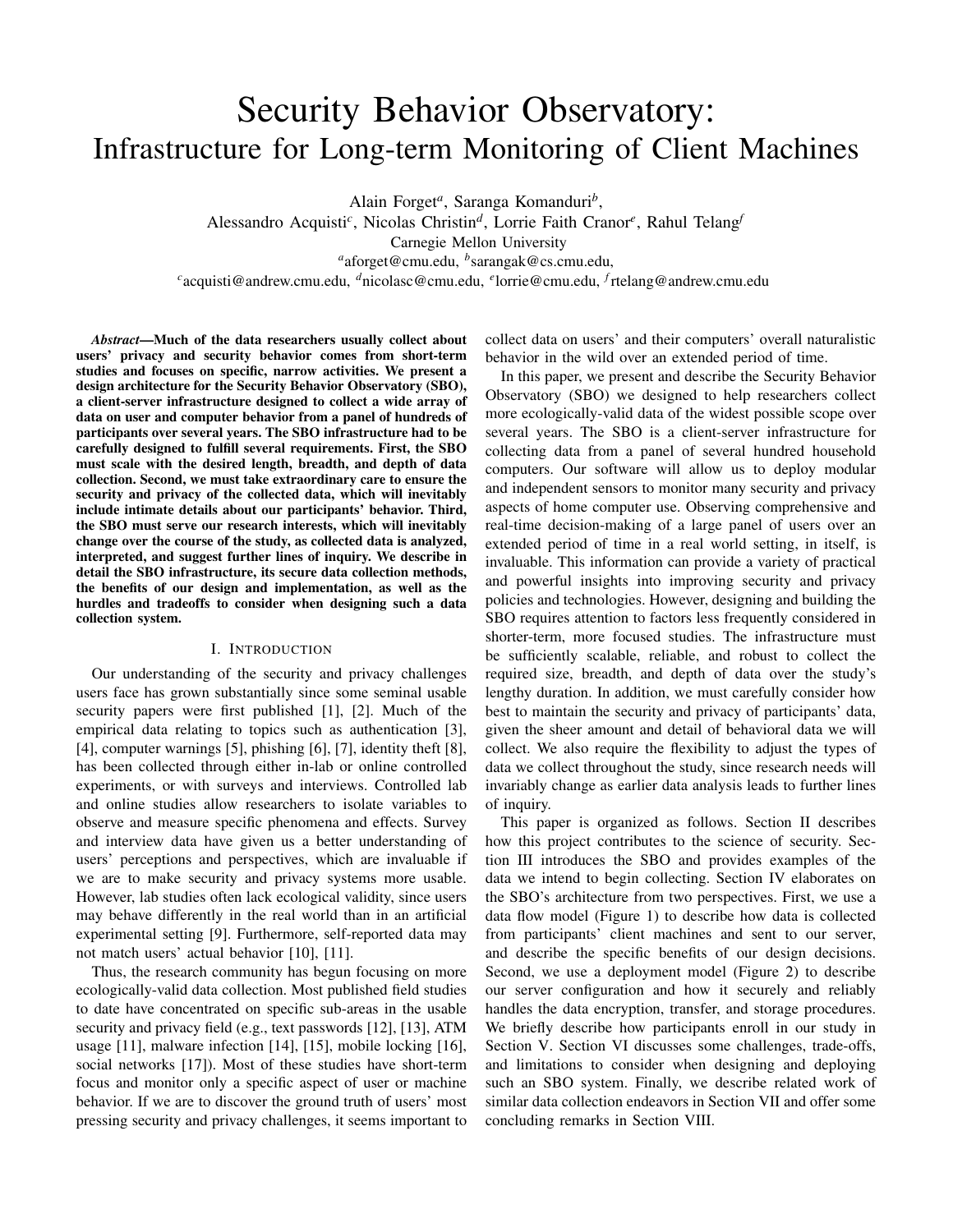#### II. THE SCIENCE

<span id="page-2-0"></span>Our understanding of computer and user behavior, with respect to security and privacy, has largely been based on studies of short duration and narrow focus. These studies have helped guide research over the past 20 years. However, a large-scale field study permits the measurement of users' security and privacy challenges and behaviors with much greater ecological validity than in the lab, where the experimental setting might not reflect users' actual behavior in their natural environment [?]. Furthermore, a long-term longitudinal study would provide data on the frequencies at which users encounter various security and privacy issues. These frequencies would represent risk probabilities, which are a key element of any risk assessment or risk management strategy. Thus, data from such a field study could be used to both inform and prioritize future research agendas.

To fill this need for more ecologically-valid data, we have built the Security Behavior Observatory (SBO): a framework for collecting data from a large panel of end-users whose online behavior will be monitored and analyzed over an extended period of time. This project is now possible thanks to widespread access to broadband Internet connections with reasonable upload speeds. The SBO offers an unprecedented window on real-time, real-life security and privacy behavior in the wild. Through the SBO, we aim to contribute to the evolution of a data-driven science of information security, with immediate applications in usability, economics, and secure system design. We hope this project will encourage discussions on collecting ecologically-valid data in current research practices, and serve as a template for future field studies.

# III. SECURITY BEHAVIOR OBSERVATORY

<span id="page-2-1"></span>The Security Behavior Observatory (SBO) is a client-server architecture where participants' client computers are monitored over an extended period of time and upload collected user and computer behavior data to our servers. The initial launch of the SBO will monitor computers running Windows Vista, 7, and 8. We currently focus on these operating systems because their underlying architectures are almost identical (at least for the purposes of data collection), Windows has been the most popular operating system for the past 5 years [\[18\]](#page-10-17), and desktop usage remains dominant over mobile computing [\[19\]](#page-10-18). However, the high-level infrastructure design and our own implementation (both described throughout this paper) can easily be applied to other operating systems (see Section [IV-A7\)](#page-4-0). Examples of the data we intend to monitor from hundreds of client machines over several years, with IRB approval and under strict security and privacy safeguards, include those described in the following subsections.

Our architecture is designed to provide data covering as much of the security and privacy space as possible. Some example research questions we intend to examine include:

- How up-to-date are operating systems?
- How long before a clean machine is infected, and how does infection actually occur in the wild?
- What are users' online social network privacy settings? Do they ever change, and why?
- What warning dialog messages do users encounter most often, and how do users respond?

As of this writing, we are performing final tests on most the implemented data collection sensors (see Sections [III-A](#page-2-2) to [III-E\)](#page-3-2) while the others are under development (see Sections [III-F](#page-3-3) to [III-H\)](#page-3-4). We intend to invite participants to complete questionnaires and interviews to elicit their perspectives on issues and events we observe throughout the study. We are beginning a pilot study on the main client-server SBO infrastructure (see Sections [III-I](#page-3-5) to [IV-A\)](#page-3-6) and user study methodology (see Section [V\)](#page-5-1). We have purchased the server deployment configuration (see Section [IV-B\)](#page-4-1) and hope to begin data collection no later than this summer.

# <span id="page-2-2"></span>*A. Filesystem*

As currently designed, the SBO tracks changes to the filesystem, including the added, modified, or deleted file's size, last date modified, permissions, and other related information.  $\frac{1}{1}$  $\frac{1}{1}$  $\frac{1}{1}$  This data will help determine, for instance, if malware exists on the system and if so, how it affects machines' file systems, and whether or not users are likely to have noticed its presence.

## <span id="page-2-4"></span>*B. Installed software and operating system updates*

The SBO maintains a list of installed applications, their version numbers, and other related data, to determine what privacy or security software (e.g., anti-virus, firewall, adblockers, anonymizers) are installed, and whether they are up to date. The SBO also tracks which (and how soon after their release) operating system updates and patches have been installed. This allows us to measure the duration and severity of client machines' vulnerability to security threats.

# *C. Processes*

The SBO monitors which processes (e.g., programs, applications) are running on clients' machines. It captures when all processes start and terminate, and can provide additional process status information at regular intervals. Primarily, this data will assist with the detection of malware. The SBO also collects general computer usage statistics that may help prioritize future security and privacy work, such as towards frequently-used applications.

## *D. Security-related events*

The SBO also notes general security-related events, such as account-related events (e.g., logins, settings changes, password changes), registry modifications, wireless network authentications, firewall changes, and potential attacks detected by the operating system. This will provide valuable insights on multiple usable security topics, including the security measures users' employ on their computers, potentially dangerous program behavior, and the types and frequency of attacks that occur on home users' machines.

<span id="page-2-3"></span><sup>&</sup>lt;sup>1</sup>However, we do not collect file or network packet contents since this may be too invasive and bandwidth intensive.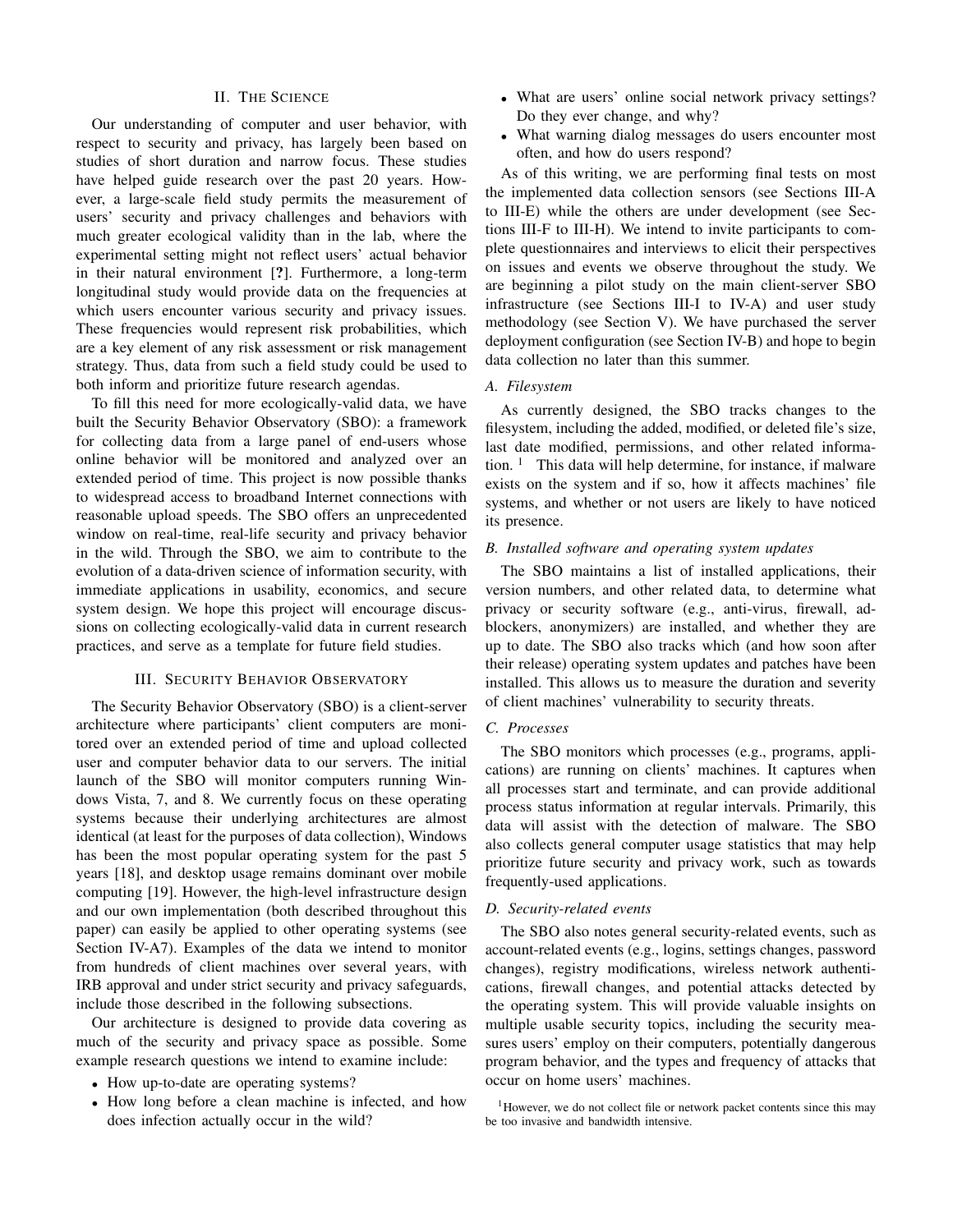# <span id="page-3-2"></span>*E. Network traffic*

The SBO captures all network packet headers sent and received to clients' computers.  $1$  This data would allow us to detect various network traffic types that may be risky (e.g., peer-to-peer file transfers, dangerous websites) or suspicious (e.g., malware, intrusion attacks). We could thereby verify whether risky Internet behavior is correlated with a higher probability of an attack or infection.

## <span id="page-3-3"></span>*F. Internet browsing behavior*

We intend to further monitor users' web browsing behavior by collecting data from Microsoft Internet Explorer, Mozilla Firefox, and Google Chrome. We intend to capture search queries, online social network activity, browsers' and some online accounts' privacy and security settings, as well as other behavior of particular research interest (e.g., social networks, behavioral advertising). One example of possible analyses includes: what are users' privacy settings and behaviors on online social networks, do said settings adequately preserve users privacy, and if not, how could the website be better designed to empower users to more easily and accurately express their desired privacy settings. Another example of planned analysis consists of measuring how often users' actually make purchases derived from behavioral advertising links. This would reveal insights on the actual utility users gain from behavioral advertising, with respect to the privacy cost.

# *G. Configuration of software and online accounts*

We also intend to track the security and privacy settings of users' software (see Section [III-B\)](#page-2-4) and online accounts (e.g., Facebook, Twitter). This would provide data regarding users' security and privacy practices. Should users change any such settings during the course of the study, it will be particularly interesting to understand users' motivation for initiating the change. If this could not be inferred with our data (i.e., if we did not detect any particular event preceding the setting modifications), we may send participants a survey or request an interview to inquire further.

# <span id="page-3-4"></span>*H. Warnings*

We intend to capture the content of and users' response to warning dialogs that request users make a security- or privacy-related decision. Past research has shown that users frequently do not understand these warnings, let alone know how to respond [\[5\]](#page-10-4), [\[20\]](#page-10-19). This data would bring insights into the warnings users must cope with most frequently and what security and privacy decisions users make when prompted.

# <span id="page-3-5"></span>*I. Security, Privacy, Usability, and Research Requirements*

To capture such a wide array of data types over a long period of time, it is crucial we design and build an infrastructure that satisfies several requirements. First, we should minimize the impact of our data collection software on participants' computing and network performance. Thus, since the amount of data we can gather and transmit from clients is limited, we need the ability to be selective with and vary the types



<span id="page-3-1"></span>Fig. 1. Data flow between our SBO client and server software.

of data we collect over time. Second, as we collect and analyze data, we expect our research questions will evolve and require different types of data to be answered. For these reasons, our data collection architecture must be flexible enough to accommodate our changing needs. Third, unlike most experimental software which is typically used for only a short time for specific targeted purposes and environments, any problems caused by our client software could profoundly impact participants' computing experience, due to the breadth, depth, and duration of our data collection. Thus, our system requires a much higher degree of stability and reliability than typical experimental software. With these requirements in mind, we have designed and implemented the following architecture for the SBO.

# IV. ARCHITECTURE

<span id="page-3-0"></span>In this section we describe our design and implementation of the SBO architecture from two perspectives. We first illustrate how the data flows from initial collection on the client to storage on our server. Second, we discuss our deployment of servers and each of their roles. For both of these perspectives, we highlight the specific benefits of our design.

#### <span id="page-3-6"></span>*A. Data Collection and Flow*

Figure [1](#page-3-1) shows a data flow diagram of the client-server architecture. Each type of data is collected by a *sensor*, which outputs the data into a common directory. The *client communication module* periodically checks this directory for data files, and compresses, encrypts, and sends them over an SSLencrypted channel to the *server communication module*. This architecture provides a number of beneficial design features.

<span id="page-3-7"></span>*1) Silent updates:* We use Windows Installer [\[21\]](#page-10-20) to package all the client software components into a single executable. Windows Installer provides functionality for cleanly installing and uninstalling the software, as well as upgrading. When the client communication module establishes a connection to the server, it first verifies that client software is up to date. If the server determines that it is not, the server provides a link to the current version's installation executable (hosted on our server) to the client. The client then disconnects from the server, downloads the current version of the client software, and checks the file's integrity with an MD5 hash. If the file is intact, the client shuts itself down after silently running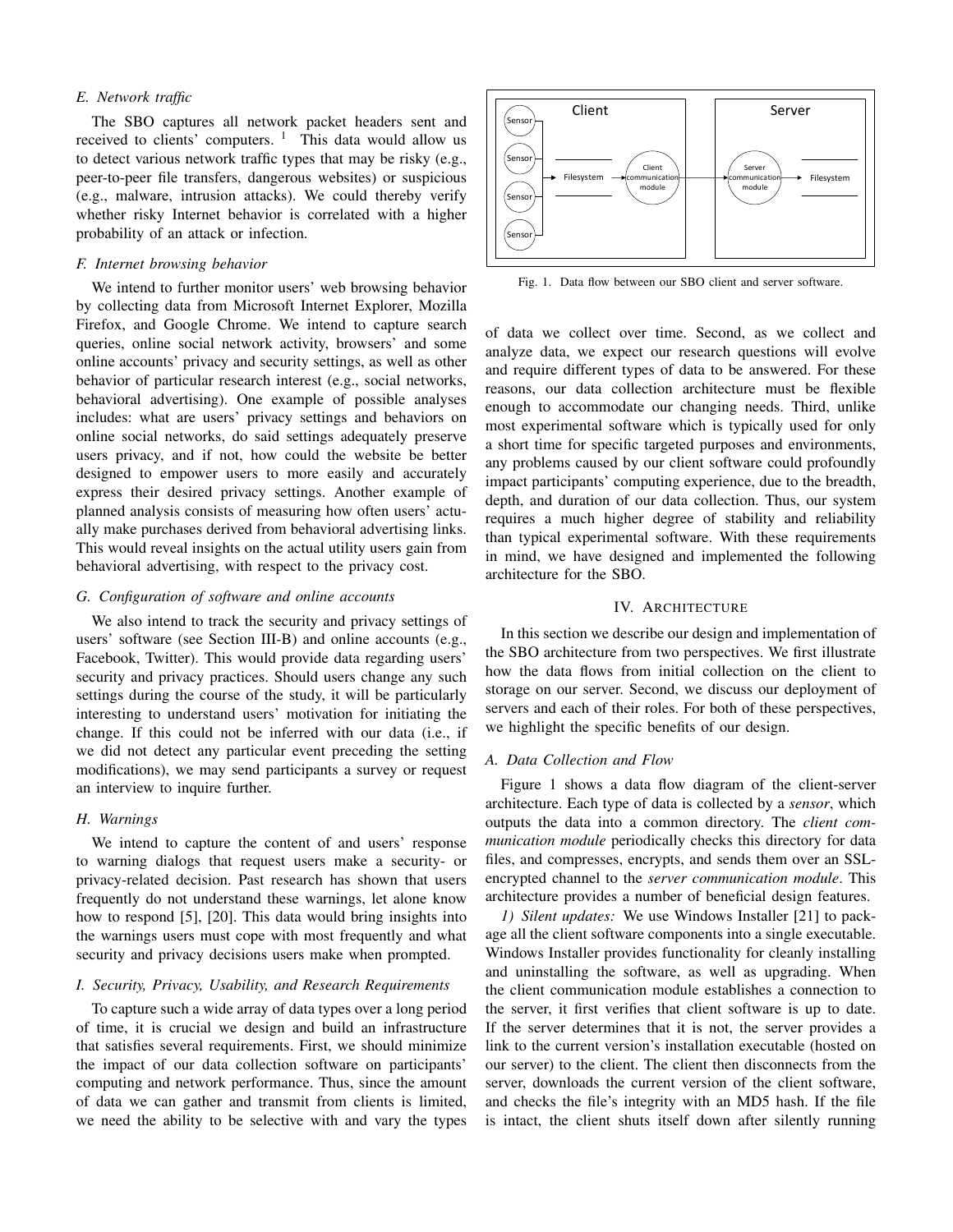the installer executable in the background. Windows Installer then performs a "major upgrade" whereby the previous version is completely uninstalled before installing the new version. This clean-install approach avoids potential complex problems that can occur with minor upgrades and patches, which can result in an unstable software state. Should the update fail for some reason, Windows Installer will roll back to the previous software version, and the data collection can continue until the client attempts the update again. The entire update process is completely invisible to the user, and does not affect their normal computer usage in any way.

*2) Independent sensors:* Each type of data of interest (see Section [III\)](#page-2-1) is collected by a software *sensor* we have designed and implemented. Each sensor is independent of the rest of the data collection system. This sensor independence provides the following robustness and adaptability benefits. Firstly, if a sensor fails, the other sensors will continue to collect data, which the client communication module will continue to upload to the server. Secondly, if the client communication module fails or the server is unavailable, the client sensors will continue to collect and store data locally, and upload the data once the client communication module has finished restarting and/or the server becomes available. Thirdly, as the data interests for the study change over time, sensors can be silently (see Section [IV-A1\)](#page-3-7) and independently added, enabled, configured, disabled, or removed by the experimenters at any time without impacting any other aspect of the client system or our software. Finally, sensors can be implemented in whichever language is best for collecting the desired data. In Windows, this is most often a .NET language (e.g., C#, PowerShell), a command-line batch script, or Java.

*3) Least privilege:* To ensure clients' security and privacy, the principle of least privilege should be followed whenever possible. However, some data we seek to collect is likely to require administrator access to the client system. Fortunately, our architecture's sensors are independent, so higher privileges can be given only to sensors that require them.

<span id="page-4-3"></span>*4) Minimal footprint:* Since the study's primary goal is to *observe* computer users' typical behavior, we must take care to avoid experimental effects that may influence this behavior. Thus, users should not notice a decrease in computer or network performance during the study. We achieve this in two ways. First, we take care to avoid intensive processing or blocking access to system resources as much as possible. Second, we throttle our client software's data upload speed to at most 192 kilobits per second (kbps), which is half of the slowest upload speed of the least expensive home Internet service plan available (excluding dial-up) in our initial area of participant recruitment (see Section [VI-D\)](#page-7-0). A data transfer rate of 192 kbps is equivalent to about 1.44 megabytes per minute, which is not much bandwidth for on-going data collection. This further enforces a minimal footprint by requiring the experimenters to be selective about what types and richness of data we collect. Although necessary, prioritizing what data to collect can be challenging (see Section [VI\)](#page-6-0).

*5) Minimal user interaction:* The use of passive observation to avoid experimental effects also implies we must minimize any user interaction. Our sensors and client communication module execute as Windows *services* [\[22\]](#page-10-21), which implicitly provides this benefit. A Windows service is an executable program that runs in the background. Similar to Unix daemons, services (or any process or thread they spawn) cannot display any form of user interface (since Windows Vista). Thus, should a program running as a service attempt to display anything to the user, it will not be shown. This acts as a safeguard to ensure that we do not influence the user's normal computing tasks. However, this can be a challenge should the experimenters purposefully desire to interact with the user. This may be desirable should the experimenters wish to test participants' behavior to some stimuli. If future research questions require this, the application containing the stimuli would run as a standard program, not as a service, and would be designed so that any disruption to the user is minimized. However, the stimuli, and any effects it may have on all data being collected, should be carefully considered.

*6) Multiple user accounts:* Participants' computers may have multiple accounts. The computer's owner may have a separate account for guests, or each member of a household may have a separate account on a common machine. It is crucial that our data collection software run regardless of which user account may be logged in. Fortunately, Windows services can be set to always run when the system starts, independently of which user(s) logs in or logs out. Since our sensors and client communication module run as services, they are assured to run irrespective of which users login. Standard (non-service) applications can also be executed at startup, regardless of which user logs in, by adding a value to the registry [\[23\]](#page-10-22).

<span id="page-4-0"></span>*7) Portability:* Although we are currently targeting only Windows machines, we may desire the flexibility to collect data from other operating systems (OSes). To do so, we would almost certainly need to write new sensors, since the Windows underlying architecture is completely different from Unix-based operating systems. However, the client and server communication modules are written in Java, and thus should be easily-portable to any OS.

# <span id="page-4-1"></span>*B. Deployment*

There are several high-level requirements the SBO must meet. It is crucial that the data is securely and efficiently collected from participants. The data must must also be as securely and reliably stored as possible. Finally, researchers must be able to access and work with the data with as little inconvenience as possible. Figure [2](#page-5-0) illustrates the deployment of our server architecture we believe best meets these requirements. We describe below each physical server's role, how data flows from the clients to the various server machines, and the security precautions that are in effect throughout.

<span id="page-4-2"></span>*1) Data collection server:* The data collection server's role is solely to receive data from clients, and periodically send said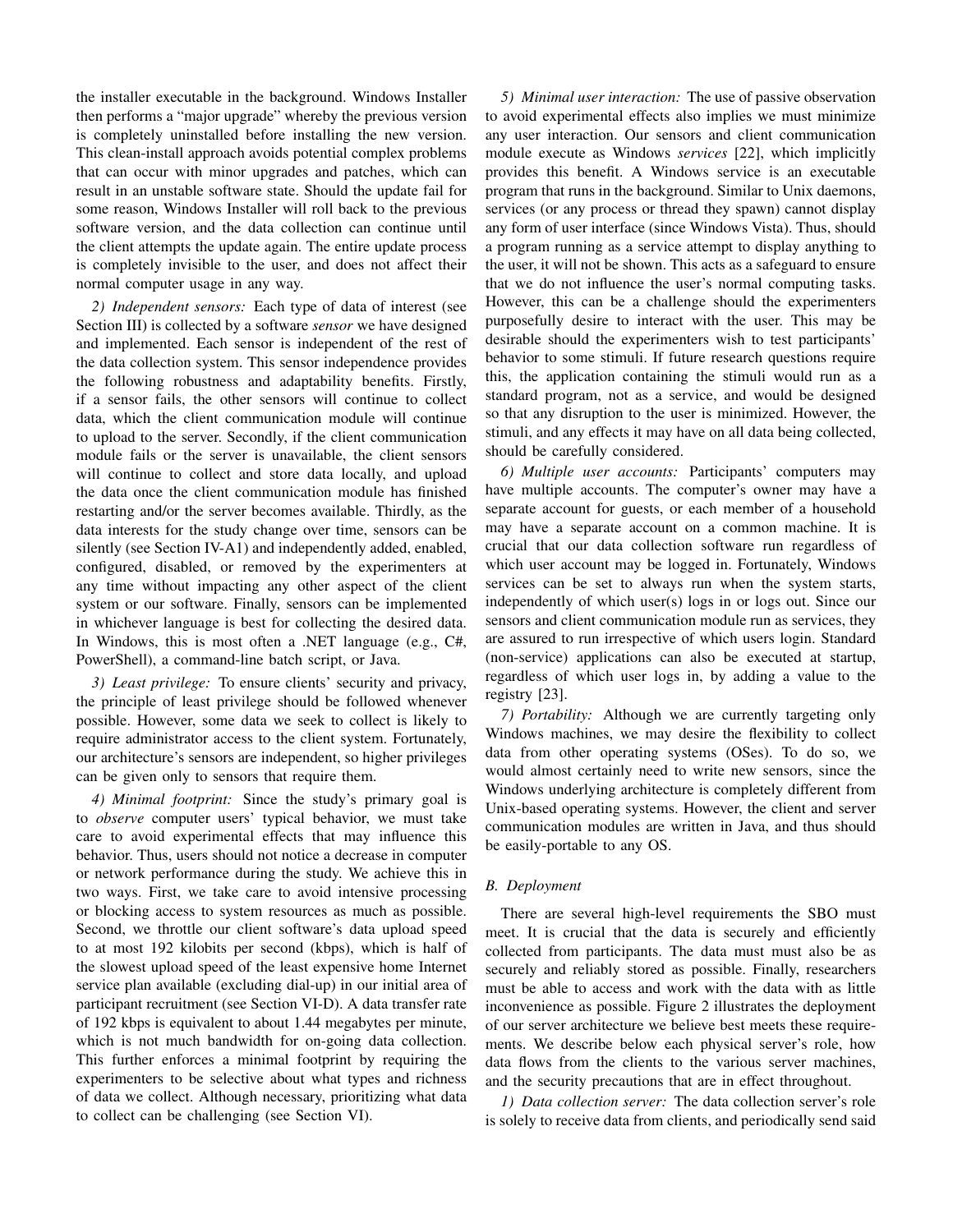

<span id="page-5-0"></span>Fig. 2. Our SBO high-level hardware architecture and data flow.

data to the data analysis server when requested. The data flow from clients to the data collection server proceeds as follows:

- 1) Data is continuously generated on client machines (see Section [IV-A\)](#page-3-6).
- 2) At regular intervals, each client establishes an SSL connection to the data collection server.
- 3) The client and server mutually authenticate each other by encrypting random numbers with a shared symmetric authentication key [\[24\]](#page-10-23).
- 4) When the server is ready to receive data, the client compresses the data, encrypts the compressed data with its symmetric encryption key (which is distinct from the authentication key and unknown to the data collection server), and sends it to the server.
- 5) The server stores the data locally, still encrypted with the client's encryption key.

<span id="page-5-2"></span>*2) Data analysis server:* The purpose of the data analysis server is to periodically retrieve the encrypted data from the data collection server (and thereafter delete is from the data collection server), store all collected data in the data storage node(s), and provide access to researchers to perform work with the data. To ensure the data's security, it must remain solely on the data analysis server and be accessible only to project administrators and researchers. Thus, the data analysis server can be accessed only through a secure shell (SSH) tunnel originating from the specific IP addresses of the researchers' and administrators' work machines. To remotely access the data analysis server, researchers and administrators must first remotely connect to their work machine and, through said machine, establish an SSH tunnel into the data analysis server. Since the data must never exist anywhere other than our servers, all work with the data must be performed through this SSH tunnel.

As previously mentioned, the data analysis server periodically requests clients' encrypted data from the data collection server. This data transmission occurs over a mutuallyauthenticated SSL connection [\[24\]](#page-10-23), and is scheduled to occur at a time of day when the data collection server is least likely to be busy receiving data from clients (e.g. 4:00 AM). The received data is still be encrypted with the corresponding clients' symmetric encryption key (see Section [IV-B1\)](#page-4-2). Clearly, the data cannot be analyzed while it is encrypted, but we also cannot risk storing it on the server unencrypted. Section [VI-C](#page-6-1) discusses how we handle the decryption of the data for analysis.

*3) Data node(s):* Participants' encrypted data is ultimately stored in two places; in the data storage node(s) and data backup node(s). The backup node(s) are located in a physically-separate building from the storage nodes. These nodes are accessible only through the data analysis server, which represents the storage and backup nodes each as a network-attached storage (NAS) ZFS volume [\[25\]](#page-10-24), [\[26\]](#page-10-25). Some key features of ZFS include snapshots (i.e., simple revision control), error detection, protections against data corruption, and storage pools, which allow the single logical ZFS volume to dynamically expand to include additional physical volumes. Thus, as our needs for additional storage grow and we add storage nodes, the additional storage space can simply be added to the existing logical ZFS volume, rather than being represented as a new volume (which would require additional researcher effort to manage and organize the data among multiple logical volumes).

An alternative filesystem could be the Hadoop Distributed File System (HDFS) [\[27\]](#page-10-26), [\[28\]](#page-10-27). With similar benefits as ZFS, HDFS also allows data processing and analysis to be parallelized by distributing the data and computations among the nodes to more quickly process the data. However, HDFS cannot be treated as a traditional logical volume; it must be accessed through a special interface (i.e., API). Furthermore, programs must be written in a particular way to leverage the parallelism benefits of HDFS. Thus, Hadoop may require significant investment costs of time and effort. Furthermore, Hadoop would be beneficial when there are several data storage nodes which can perform computations in parallel. However, we currently need only a single storage node with an 8-core CPU to begin data collection, so the parallelism gains are not worth the time and effort investment. As the size of our panel and collected data grows to require several storage nodes, we will consider using Hadoop or another data storage and management technology instead of ZFS.

## V. USER STUDY METHODOLOGY

<span id="page-5-1"></span>With the aforementioned infrastructure in place and having already obtained approval from our institutional review board for these procedures, we can solicit users to participate in our panel. Our primary method of finding participants is through a recruitment service for which people have asked to be notified about experiments. Potential participants will be asked a number of pre-screening questions. Participants must be over 18 and own a Windows Vista, 7, or 8 personal computer. We send interested persons an e-mail with a link to where they can complete the following initial enrollment tasks:

1) Reading and completing a consent form, which clearly informs users that we may monitor all activity on their computer and collect any data except for the contents of personal files, e-mails sent or received, content of documents on Google Docs, and bank card numbers.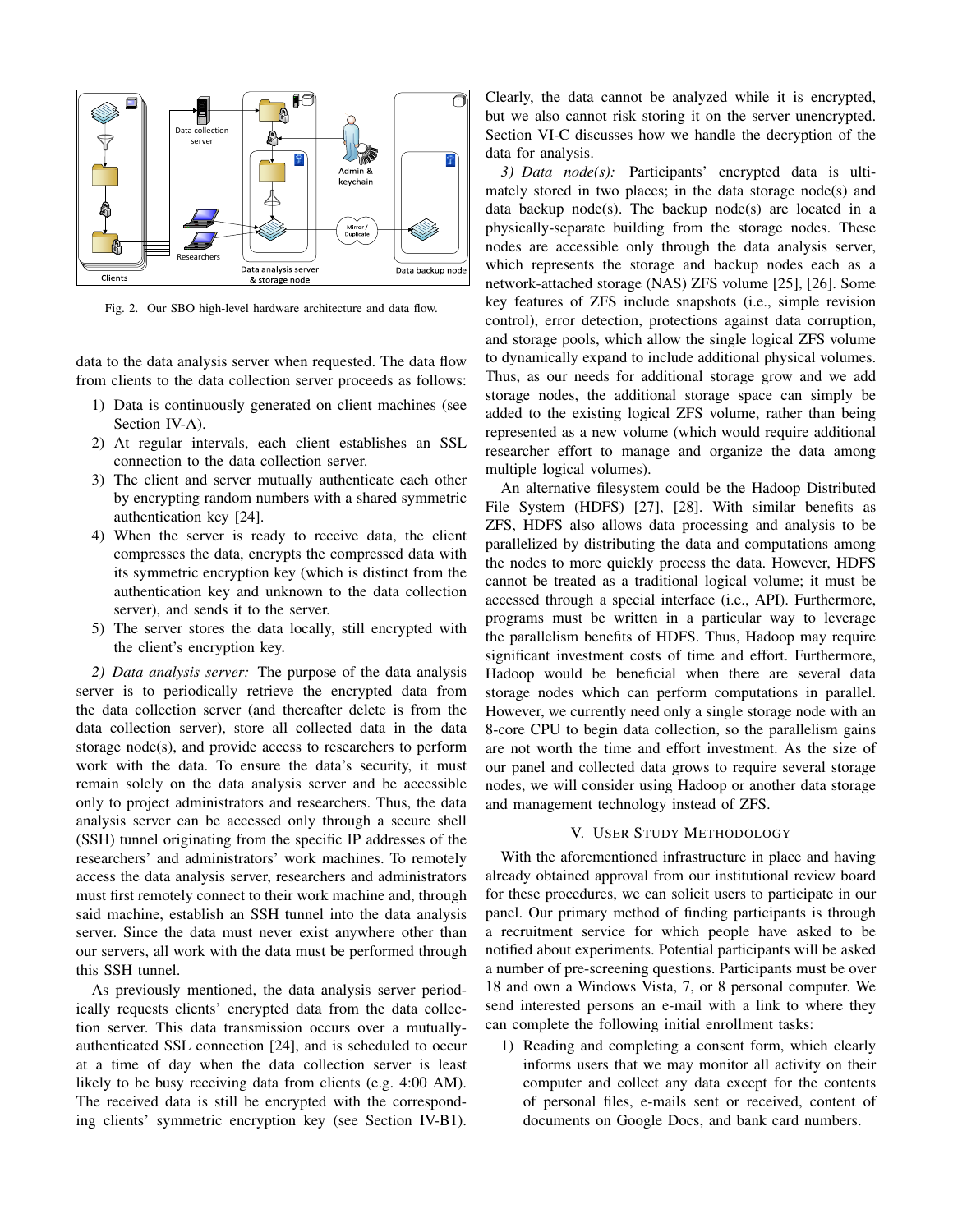- 2) Providing the names and e-mail addresses of others who also use the computer to be instrumented, so we can obtain their consent.
- 3) Completing an initial questionnaire
- 4) Download and install our data collection client software

Once these steps are complete, and all the other users of the computer have provided their consent, the participant is awarded a \$30 Amazon.com gift card, since we can now collect data from the participant's machine. Participants thereafter receive a \$10 gift card for every month our client software continues to upload data from their computer. This data transmission occurs silently in the background without requiring any action from participants. We also send periodic e-mails informing participants that either everything is working fine, which of the above enrollment tasks still need to be completed, or if we are not receiving data from their machine. If we do not receive data from users for 3 months, we may cease their participation.

## VI. DISCUSSION

<span id="page-6-0"></span>There are a number of issues warranting careful consideration when collecting data from hundreds of participants' personal machines.

# *A. Participant IDs*

It is necessary for our server to be able to identify which client belongs to which participant for several reasons. Primarily, every client machine must locally store its unique encryption and authentication keys to encrypt its data and securely communicate with our server (see Section [IV-B1\)](#page-4-2). We also need to verify users' continued participation (i.e. uploading data), so we can compensate them or remind them that they need to keep their computer on and connected to the Internet to continue participating. Additionally, we wish to be able to perform participant-specific data analyses to evaluate whether particular demographics are correlated with certain behaviors. We also wish to perform longitudinal analyses across specific machines' lifetimes (e.g. time before a malware infection).

The easiest way to identify client machines is to prompt the user for their assigned ID when they first install our client software. However, because our software runs as a Windows service (see Section [IV-A5\)](#page-4-3), it cannot display any user interface elements, and thus cannot interact with the participant. We solved this problem by creating an independent program that verifies that the stored participant ID and keys are valid, and if they are not, the program prompts the user. This program is run as a standard process, independently of any of our services, which allows it to interact with users if necessary. However, since the program does not run as a service, it does not execute within the same workspace or with the same privileges as the rest of the client software. Thus, we had to resolve various challenges regarding programservice communication, differing access control privileges, and synchronization.

## <span id="page-6-2"></span>*B. Ethics & participant privacy*

Although true for all user studies, it is critical that an institutional review board (IRB) approve the study's methodologies and procedures to ensure participants' are treated ethically and their data is kept confidential and secure. We spent considerable time iterating over our consent procedures with our IRB before their approval. However, many review boards do not have the expertise to understand the specific security and privacy challenges that may arise. Thus, the burden lies on the experimenters to consider carefully which data they are willing to collect and hold in trust, and to weigh the risk of a compromise with the value of such data to the advancement of the community's knowledge. Regarding deidentification, participants are assigned a random ID, which decouples their uploaded data from their provided personal information. We are also considering additional anonymization strategies and weighing their costs (e.g., loss of data richness, client-side computational loads) against possible threat models (e.g., client, network, server attacks).

#### <span id="page-6-1"></span>*C. Data Security*

Given the potential sensitivity of the data our infrastructure collects and transmits from client machines across the Internet and stores on our servers, the data's security and confidentiality must be carefully considered and strictly enforced. In our implementation, we employ reliable end-to-end data encryption. Every client is assigned a unique encryption key. Client-side keys are stored in a permission-secured file on the client. To obtain the keyfile, an attacker would need access to the client with elevated privileges. The value of a participant's keys is unclear in this scenario, since this attacker could install malware to collect more sensitive information (e.g., passwords, bank account numbers) than we do.

Before transmitting the data, the client communication module compresses and encrypts the data with 128-bit AES [\[29\]](#page-10-28) using Cipher Block Chaining mode [\[30\]](#page-10-29) and PKCS5 Padding [\[31\]](#page-10-30). This encrypted data is sent to the server through an SSL connection and stored, still encrypted with the client's unique key. Once the encrypted data is received by the server, the client-side copy is deleted.

Although methods for computing on encrypted data exist (e.g., homomorphic encryption), our analyses across multiple sensors' data longitudinally across time are likely to be complex enough that they would not be practically feasible with such solutions. Instead, one researcher with access to all the clients' keys (stored in an isolated and secured MySQL database owned by a separate, dedicated, and tightly-secured user account) will decrypt and decompress each client's data into a TrueCrypt volume, to which all project researchers will have the key to analyze the data. Unencrypted data may temporarily exist in memory while and after working with it. However, the data must remain on the data storage nodes, which can be accessed only through a secure shell to the data analysis server from the specific IP addresses of the researchers' own campus machines. No other connections to this server are permitted. We feel that this is the best solution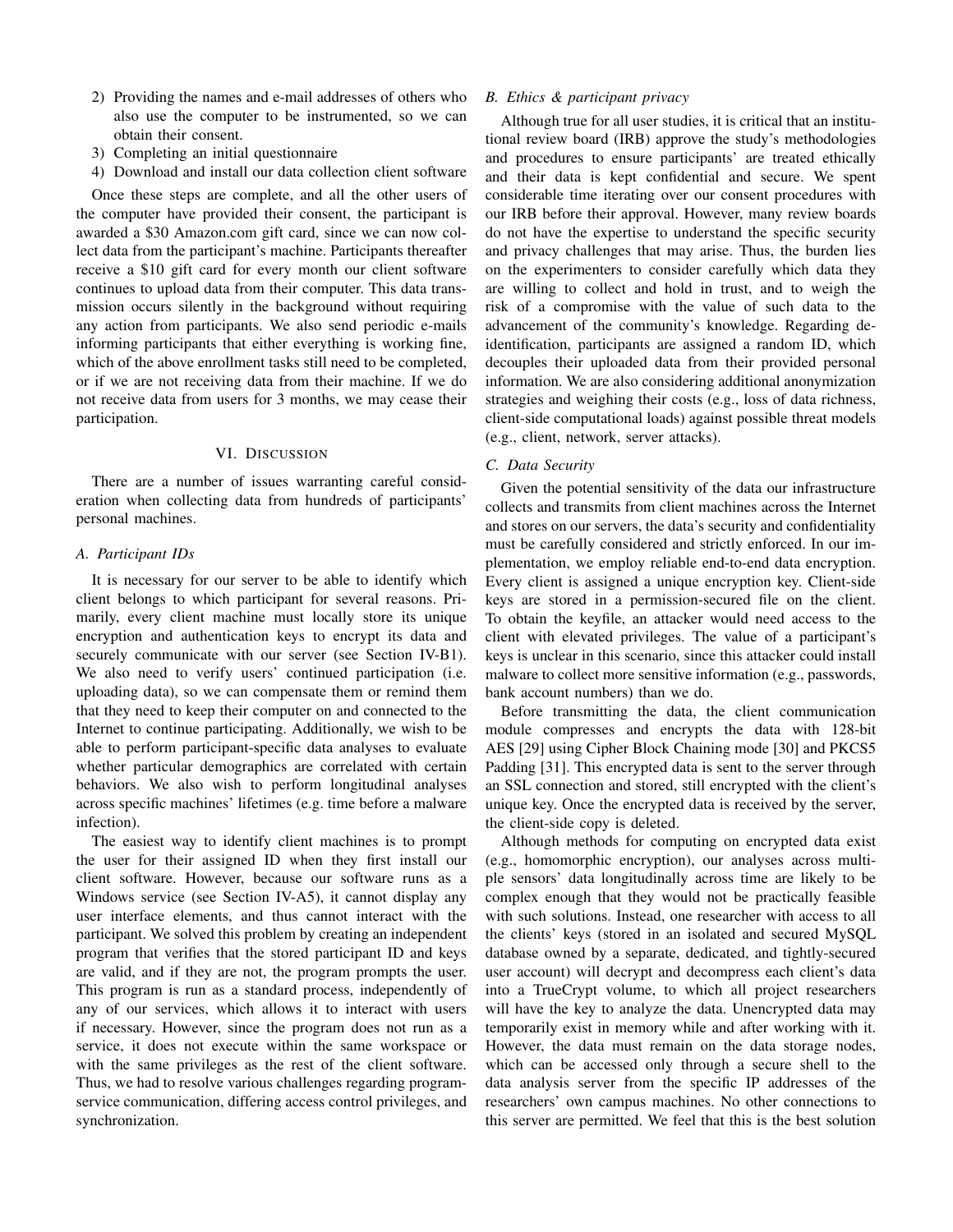for offering sufficient data security without overburdening researchers with complex, time-consuming procedures to access the data.

# <span id="page-7-0"></span>*D. Client upload bandwidth*

Given the wide breadth and depth of data we ideally wish to collect, the limit on how much data we can realistically collect is the clients' upload data rate. We must restrict the amount of data we upload from participants' machines to avoid a noticeable reduction of their Internet connection bandwidth.

To calculate this maximum upload rate, we first found the lowest data upload rate of Internet plans in our area, which is 384 kbps (kilobits per second). To avoid a noticeable impact on participants' network performance, we should use only a fraction of this total upload rate. By using only half, the actual data rate our software should be allowed to use is 192 kbps, or 24 KBps (kilobytes per second).

To ensure we do not surpass our desired bandwidth usable, we throttle clients' data upload speed by interleaving data transmission and sleep commands. For example, to achieve an upload rate of 24 KBps, the client process could alternate between uploading 6 KB and then sleeping for 250 ms until all the data is transferred. Sleeping between data transmissions should cause the OS to flush the uploaded data stream (i.e., actually send the data to our server rather than leave it in the client's network buffer in case our process adds more data to be sent) and free the network bandwidth and processing cycles for other applications until our application resumes. We hope to add adaptive throttling functionality to upload either more data when the network and computer are idle or less when the machine and Internet are in heavy use. However, this risks biasing the lower-priority types of data that would be collected only for clients with more computing capability and network bandwidth, which might be higher-income participants.

Given the massive amount of data this infrastructure can collect about client machine behavior (see Section [III\)](#page-2-1), it is important to employ techniques to minimize the physical size of the data transferred and stored. One such technique involves sensors that perform periodic snapshots, which should only log differences between the previously-recorded and current state, rather than always logging the complete current state. This is particularly important for snapshot sensors that gather large amounts of data for every snapshot. For example, when monitoring the filesystem, we may want to know all files' permissions, size, date first created and last modified, and potentially an MD5 hash. Such a complete list could easily be at least several hundred megabytes in size, which is an unreasonable amount of data to regularly transfer and store. However, only logging differences between the previous and current snapshot would likely be a realistically manageable size.

Another technique we use to reduce our data logs' footprint is the Binary JSON (BSON) data format [\[32\]](#page-10-31). The BSON data format is ideal for our infrastructure's purpose, since BSON is specifically designed to minimize spatial overhead in data transfers and storage, be easily traversable, and be efficient to

encode and decode. We use BSON to log data that is either hierarchical in nature or may contain variable data elements (i.e., where there could be many null values if the data were logged in a flat table structure).

Even with data minimization techniques such as these, we anticipate having to make difficult decisions about which types of data to prioritize. However, while performing our preliminary data analysis, we may observe phenomena that we wish to further explore, but may be unable to because we had previously chosen not to enable the relevant sensors. To illustrate, suppose we initially choose to focus on malware infection. Thus, the minimum data we would need to collect appears to be network packet traffic, filesystem changes, and the executing processes. However, there are a number of scenarios where we would be missing data. For example, the network packet sensor would be unable to detect malware downloaded through SSL. Without the warning dialog sensor, we would not know if the user was ever warned from visiting a website, or prompted to download or install the malware. Without tracking security-related events, we may be unable to detect changes to the Windows firewall or other computer security settings. Admittedly, it may be possible to make some inferences from the sensors we did enable, but our understanding of the malware-infection events would certainly be incomplete. However, since we cannot possibly collect all the data, it is clear that there will be some limitations to the analysis we will be able to perform. Still, the choices of which data to collect in tandem will need to be made carefully, since poor decisions could pose unnecessary additional challenges when analyzing the data.

## *E. Server specifications & other cost considerations*

There are a number of significant costs involved in conducting such a long-term data collection study. First and foremost, as discussed in Section [IV-B,](#page-4-1) at least four physical server machines are required to begin the study; data collection, analysis, storage, and backup. Each of these machines have different specification requirements which should be carefully considered before committing to a purchase. The importance we place on each server's components are noted in Table [I.](#page-8-1) Our reasoning for these priorities is as follows. The data collection server would benefit from several processor cores for receiving data from multiple clients at once, but these do not necessarily need to be the highest-possible clock speed (hence the *medium* rating). Our server software does not require much memory. This server's storage requirements are also relatively little, since it needs to retain only data collected over a few days, in case the data analysis server is temporarily delayed from removing the data (see Section [IV-B2\)](#page-5-2). The data analysis server itself also requires relatively little storage space for the operating system, data transfer, manipulation, and analysis applications and scripts. However, the data analysis server does require significant memory and processing power for its namesake purpose. The data storage nodes require at least a reasonably powerful processor and memory for data transfers to occur rapidly (and to quickly perform data processing tasks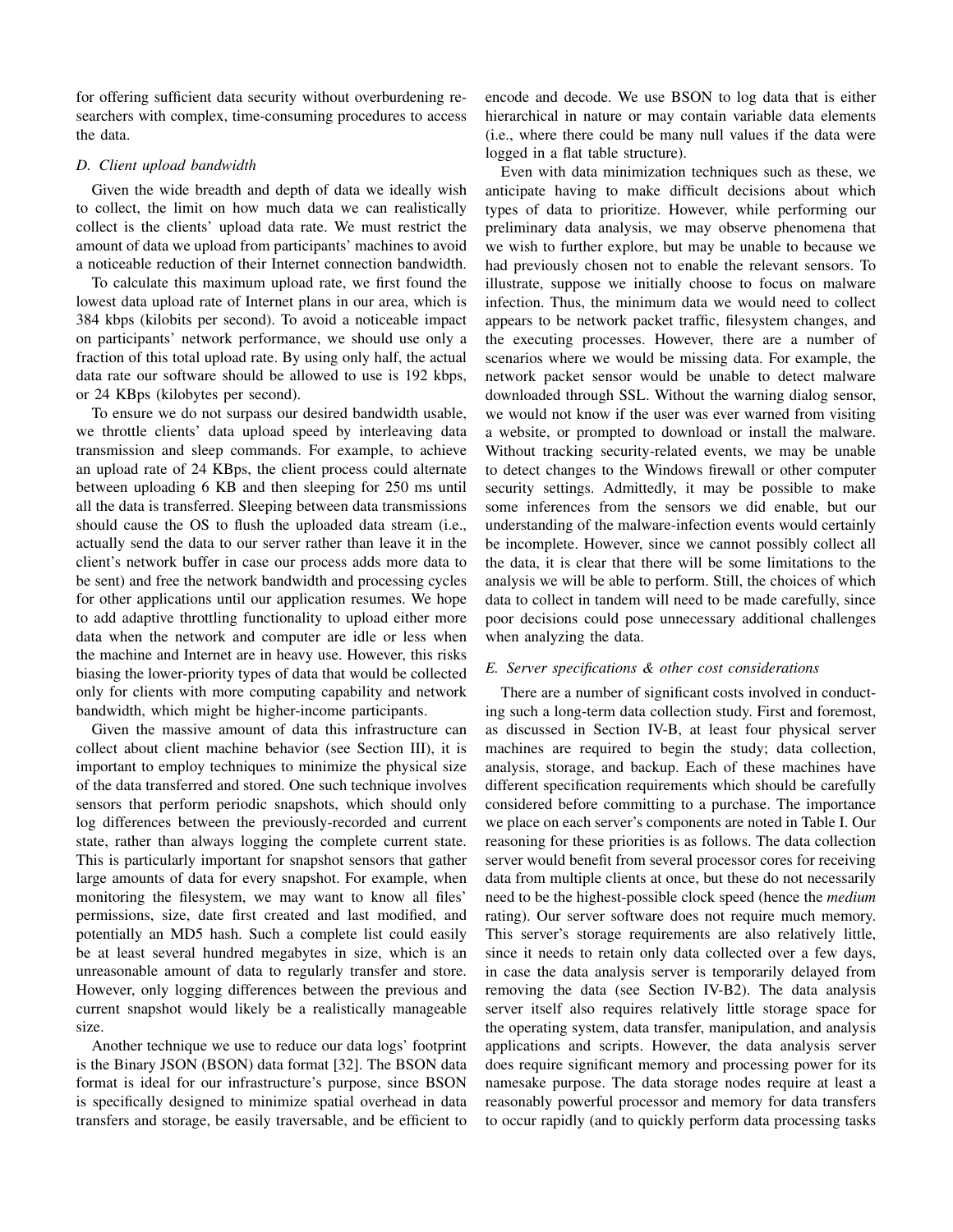<span id="page-8-1"></span>TABLE I IMPORTANCE OF EACH COMPONENT FOR EACH SERVER (SEE SECTION [IV-B\)](#page-4-1).

| Server                | Processor | Memory | Storage |
|-----------------------|-----------|--------|---------|
| Data Collection       | Medium    | Low    | Low     |
| Data Analysis         | High      | High   | Low     |
| Data Storage & Backup | Medium    | Medium | High    |

if HDFS is in use). Of course, the storage nodes must have sufficient space to hold all the data to be collected. We use the following calculation to estimate our long-term storage needs. Assuming each participant uploads approximately 24 KBps (kilobytes per second) to our server (see Section [VI-D\)](#page-7-0), this equates to 377.4 gigabytes (GB) per year per participant. In our study's first year, we intend to have 100 users participating in our study. Thus, 100 participants each generating 377.4 GB per a year results in about 37.74 terabytes (TB) of data. We have obtained a minimum hardware configuration that satisfies the above requirements, and can be expanded for further data collection beyond one year, for around \$35,000 (USD).

In addition to the server configuration costs, there are also on-going costs to be budgeted. Primarily, the participants require compensation. We are currently offering \$30 for completing the necessary initial tasks to begin participating in the study (see Section [V\)](#page-5-1), and \$10 for every month they continue to participate (e.g. we continue to regularly receive data from their machine). These costs add up quickly, since each participant costs \$150 per year, so 100 participants cost \$15,000 for a single year. Furthermore, if we cannot initially attract enough participants, we may need to consider increasing this stipend, which would further increase costs. Other on-going costs that should be considered include the technical administration and maintenance of the server hardware as well at least one dedicated project leader (and ideally a support team) to build and continuously refine the software and sensors, oversee the smooth execution of the study, and lead the data management (see Section [VI-C\)](#page-6-1) and analysis.

## *F. Study Limitations*

Despite the wide scope of this infrastructure and study, there are some limitations which must be noted. Firstly, we are currently targeting only participants using Windows Vista, 7, or 8. Our focus on modern Microsoft operating systems (OS) means that we may not observe phenomena that occur on Unix-based OSes. Furthermore, mobile devices and tablets are growing in popularity [\[19\]](#page-10-18). Users' behavior and risk with respect to privacy and security with these devices may differ significantly than with traditional desktops or laptops. For future work, we could build sensors to collect data on Unix-based systems' usage, as well as mobile devices and tablets. Fortunately, our client communication module (see Section [IV-A\)](#page-3-6) can run on any system that supports Java (which includes most modern operating systems, see Section [IV-A7\)](#page-4-0).

In our user study, we ask users to install our software only on their one main Windows computer, because we are interested in observing the breadth of behaviors of multiple independent machines. However, people often have multiple devices through which they may have privacy and security challenges, including mobile devices and tablets. Thus, a complete in-depth examination of participants' behavior would require instrumenting all of a user's devices. This would be particularly challenging, given the multiple OS architectures participants may use. It is also unclear whether or not a participant's work machines should be instrumented. This would be required for a truly complete understanding of users' computing experience and behavior, but it would require participants' employers' consent, since data collection software on these machines may unintentionally capture the employers' intellectual property or other sensitive data. In any case, as our user study is currently designed, even though we capture a wider breadth of data than previous studies, we still risk missing some behaviors that occur on participants' noninstrumented devices. In future work, we hope to also collect data from mobile devices and tablets. We hope to reuse our client communication module to collect data from devices that support Java (see Section [IV-A7\)](#page-4-0).

As previously mentioned (see Section [V\)](#page-5-1), we offer participants \$30 to complete the initial enrollment, and \$10 per month of continued participation. This may bias our sample towards lower-income and privacy unaware or unconcerned participants. We will be able to confirm the former by asking participants to self-disclose their income in our enrollment questionnaire. However, it is unclear if any affordable level of compensation could attract higher-income participants. Additional compensation may also fail to attract privacy-concerned users, since users willing to be monitored are likely to do so for relatively small immediate short-term gains [\[33\]](#page-10-32), [\[34\]](#page-10-33).

#### VII. RELATED WORK

<span id="page-8-0"></span>Lalonde Lévesque et al. [\[14\]](#page-10-13) performed a 50-subject 4month study of the effectiveness of an anti-virus software (AV) with respect users' computer behavior. Participants were given a Windows 7 laptop with Trend Micro's premium home antivirus software and various monitoring software and scripts preinstalled. Every month, participants were required to meet with the experimenters to complete a survey about their computer usage and for the data to be collected from the machines. The AV detected 95 distinct threats on 38% of machines during the study, the vast majority of which were trojans, which is comparable with publicly-available statistics [\[14\]](#page-10-13). The authors' found 18 threats (e.g., 7 unwanted software, 9 adware, one malware, and another suspected as malware) that the AV failed to detect on 20% of machines. Participants with a greater computer expertise were more at risk of being exposed to threats than less computer-knowledgeable users. Furthermore, the authors reported that visiting sports and Internet infrastructure sites were more associated with a higher rate of infection, while visiting sites with pornographic or questionable content was less so. Although their methodology bares some resemblance to ours, there are several important differences between this and our study. Most obviously, our target sample size and study duration will both be several times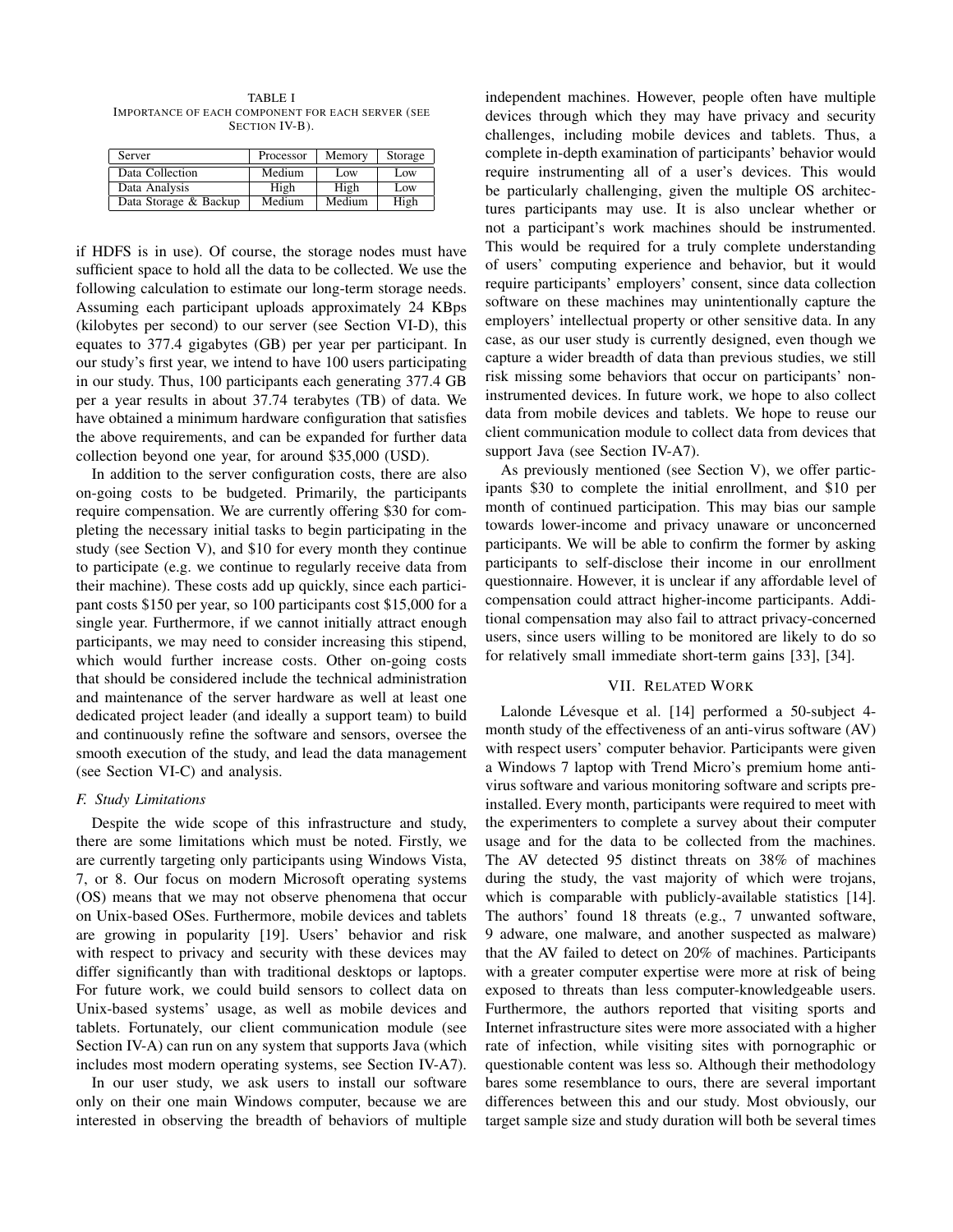greater (i.e., hundreds of participants over several years). A more fundamental difference lies in our respective experimental models. Their study follows a "clinical trials" experimental model from medical research, whereby subjects are given a *treatment* (i.e., AV) and its effects are monitored over time. In contrast, our study's primary purpose is to passively observe our participants' and their machines' behavior by collecting a very wide array of security- and privacy-related data (see Section [III\)](#page-2-1) without any form of experimental intervention whatsoever.

Van Bruggen et al. [\[16\]](#page-10-15) instrumented 149 student participants' Android smartphones with software that collected two types of data over two weeks; usage statistics (e.g., data usage, text messages, screen lock) and participant responses to weekly surveys on various topics. They found that 65% of their participants used a phone locking mechanism; 51% used the Android pattern lock and 14% chose a text password or PIN. They found no correlations for this choice with gender, previous phone type, text message frequency, data usage, or personality traits. Upon being surveyed about their password sharing behavior, 19% responded that they shared the password to their phone, while 63% shared passwords for other devices or services. The authors suggested that participants may place greater value the security of the mobile device over other devices or services. The authors later employed intervention messages based on incentives, morality, and deterrence to encourage users to either adopt a screen lock or upgrade to a more secure lock (e.g., from the pattern lock to a text password). The interventions did not appear result in many conversions. The authors concluded that the cost associated with targeting the users and implementing the interventions may not be worth the limited results. Our study does not currently target smartphones or attempt to modify users' normal computing behavior, we may consider testing attempts to assist, inform, and persuade users to take security precautions, should our data suggest that many users leave their computers dangerously vulnerable or otherwise behave insecurely. We also hope to expand our study in the future to include a broader range of devices, including smartphones and tablets.

Florêncio and Herley [\[12\]](#page-10-11) collected Internet password data from over a half-million people over 85 days. This data was collected voluntarily from users of the Windows Live Toolbar. Their component hashed and stored passwords users' entered in web pages' password input fields, as well as the related URL, the passwords' bit strength, and other data. The authors also tracked incidents of password re-use as follows. Every time a character was typed into the web browser, their system hashed and compared each sequence of the last 7 to 16 typed characters to each of the stored password hashes that had been collected thus far. If a match was found and the current website's URL did not match the stored password hash's URL, then a password re-use event was logged. The authors reported many interesting findings of users' real-world password use, including the following highlights. Users had an average of 25 different online accounts, and typed 8 passwords on an average day. Users maintained an average of 6.5 distinct passwords, each across 3.9 separate websites. Users predominately chose lowercase-only passwords unless required otherwise. Finally, based on their study's results, the authors estimated that 0.4% of Internet users enter passwords on known phishing sites every year. Clearly, this study provided the research community with great insight into live user behavior, despite having only collected data for 3 months. However, unlike this study, we currently do not intend to collect data on participants' passwords (see Section [VI-B\)](#page-6-2), given the risks (despite our security precautions) of storing such data for a study spanning several years.

De Luca et al. [\[11\]](#page-10-10) observed 360 people's interactions with automated teller machines (ATMs). A single experimenter personally monitored 60 people without their knowledge at each of 6 different banks' ATMs at varied times of day. The goal of the study was to better understand the context of ATM usage without capturing users' actual PINs. The data collected from each ATM interaction included the location, gender, time of day, interaction time, queue length, security measures taken by the user, and repeated PIN entry. The authors found that users were distracted in 11% of interactions, and that 65% of users made no effort to protect their PINs from observation attacks, either out of negligence, inability (e.g. carrying bags), or social context (e.g., did not want to imply mistrust in a nearby friend or family member). These and other results (including from interviews) led the authors to conclude that security should not rely on the user whenever possible, should be compatible with the social context, and PIN memorability is not a problem for most people, but it is severe when it occurs, since forgetting led to unsafe practices. The authors also shared lessons learned from the field observation study, including the utility of conducting pilot studies to test and refine the types and methods of data collection, abiding by strict codes of conduct to ensure ethical and consistent data collection, and importance of field studies in measuring users' actual behavior, which can differ from users' stated behavior in surveys and interviews.

## VIII. CONCLUSION

<span id="page-9-0"></span>Research to date has brought to light many usable security and privacy challenges computer users face, but there remain many unknowns, particularly with respect to home computer usages. Capturing data on these challenges in the wild as they occur naturally is essential if we are to conduct research and foster innovations with the greatest impact in improving the security and privacy of users and their machines. The Security Behavior Observatory (SBO) aims to collect said highly ecologically valid data on multiple security and privacy topics from hundreds of users' home computers over several years. This paper has specified the SBO client-server architecture, the benefits of our design decisions, and the challenges and trade-offs involved in building a system with the reliability, robustness, and flexibility required for a study of this lengthy duration and grand scope. We hope the data collected will yield insights on a wide variety of security and